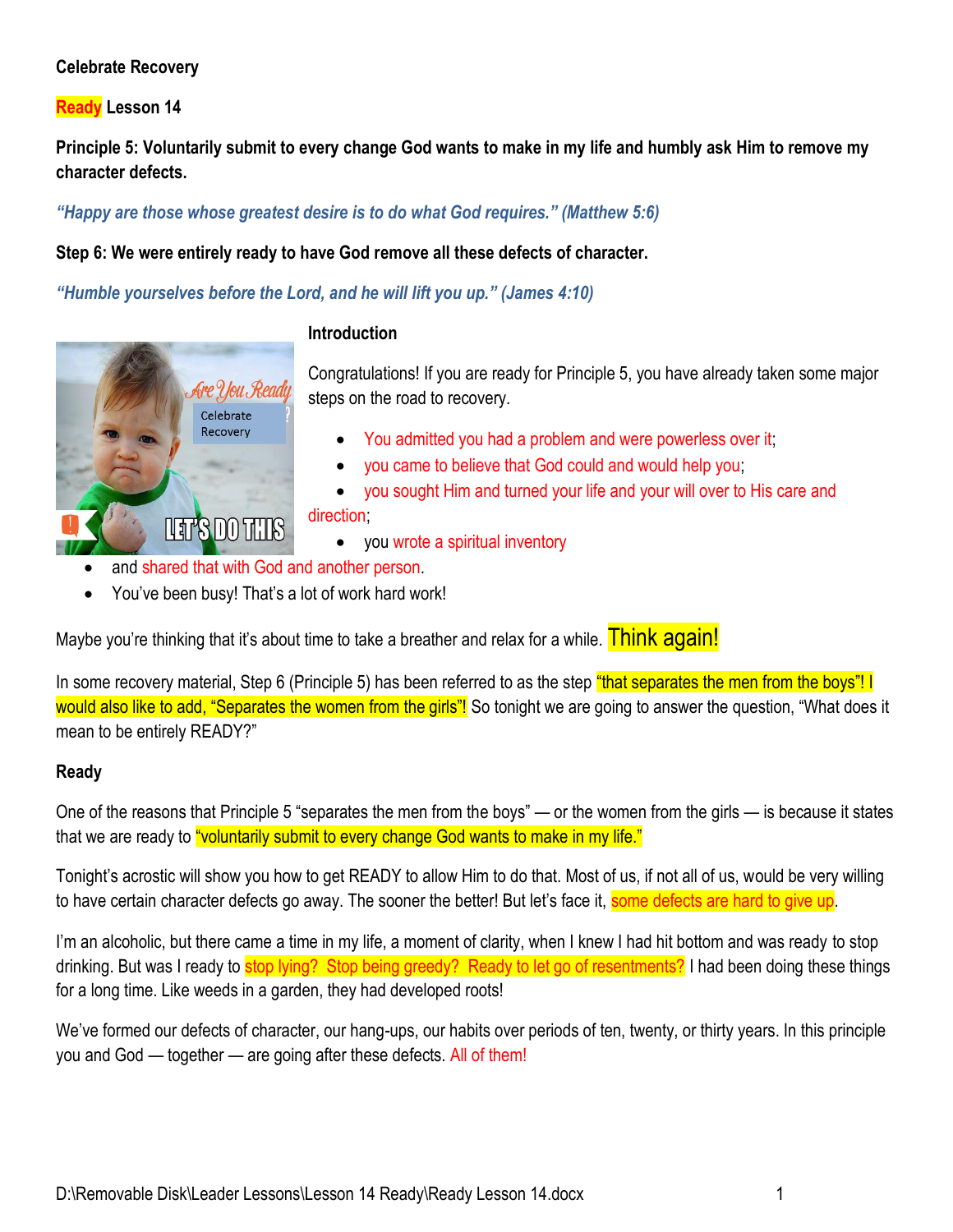- **Release control**
- **Easy does it**
- **Accept the change**
- **Do replace your character defects**
- **Yield to the growth**

The first letter tonight stands fo**r RELEASE** control. That reminds me of a story I heard**.** 

A man bumped into an old friend in a bar. He said, "I thought you gave up drinking. What's the matter, no self-control?" The friend replied, "Sure I've got plenty of self-control. I'm just too strong-willed to use it!"

God is very courteous and patient. In Principle 3, He didn't impose His will on you. He waited for you to invite Him in!

Now in Principle 5, you need to be **"entirely ready**," willing to let God into every area of your life. He won't come in and clean up an area unless you are willing to ask Him in.

It has been said that "willingness is the key that goes into the lock and opens the door that allows God to begin to remove your character defects." I love the way the psalmist invites God to work in his life: *"Help me to do your will, for you are my God. Lead me in good paths, for your Spirit is good" (Psalm 143:10, TLB).* 

## **Simply put, the R —release control — is "Let go; let God!"**

**The E in ready stands for EASY does it.** These principles and steps are not quick fixes! You need to allow time for God to work in your life.

This principle goes further than just helping you stop doing wrong. Remember, the sin is the symptom of the character defect. Let me explain. The sin is like a weed in a garden: It will keep reappearing unless it is pulled out by the roots. And the **roots are the actual defects of character that cause the particular sin**. In my case, the major sin in my life was abusing alcohol. **That was the act, the sin**. The **defect of character was my lack of any positive self-image**. So, when I worked Principle 5, I went after the defect — my lack of a positive self-image — that caused me to sin by abusing alcohol.

That takes time, but God will do it. He promised! *"Commit everything you do to the Lord. Trust him to help you do it and he will" (Psalm 37:5, TLB***).** 

# **The next letter is A: ACCEPT the change.**

Seeing the need for change and allowing the change to occur are two different things, and the space between recognition and willingness can be filled with **fear**. Besides that**, fear can trigger** our **old dependency on self-control**. But this principle will not work if we are still trapped by our self-will. We need to be ready to accept God's help throughout the transition. The Bible makes this very clear in *1 Peter 1:13 –14 (GNT): "So then, have your minds ready for action. Keep alert and set your hope completely on the blessing which will be given you when Jesus Christ is revealed. Be obedient to God, and do not allow your lives to be shaped by those desires you had when you were still ignorant."* 

As I said, all the steps you have taken on the road to recovery have helped you build the foundation for the "ultimate surrender" that is found in Principle 5.

*James 4:10 says, "Humble yourselves before the Lord, and he will lift you up."* All we need is the willingness to let God lead on us on our road to recovery.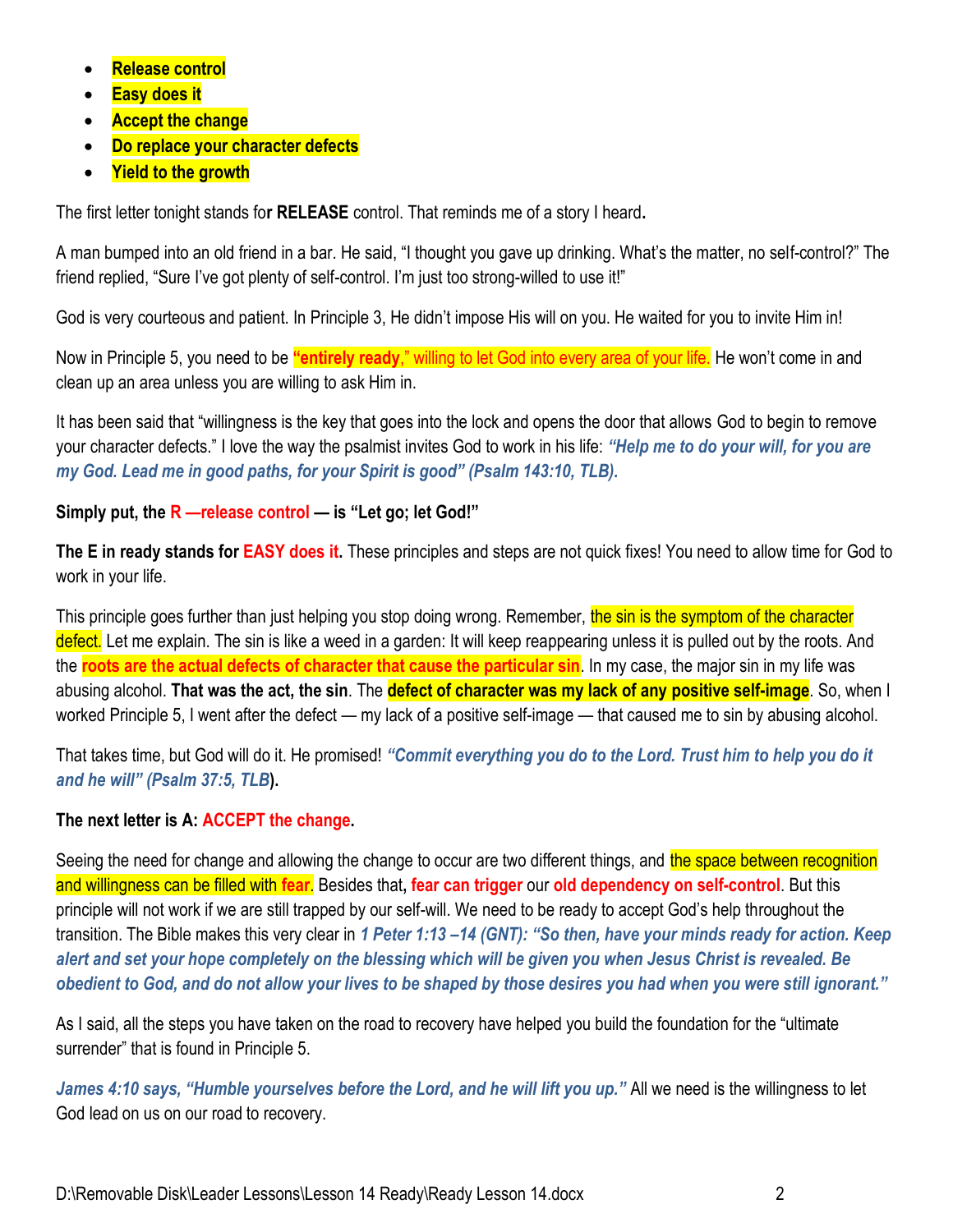Let's move on to the **D in ready, which is extremely important: DO replace** your character defects.

You spent a lot of time with your **old hang-ups, compulsions, obsessions, and habits**. **When God removes one, you need to replace it with something positive, such as recovery meetings, church activities, prayer, scripture,12th-Step service, and volunteering! If you don't, you open yourself for a negative character defect to return.**

**Listen to** *Matthew 12:43 – 45 (GNT): "When an evil spirit goes out of a person, it travels over dry country looking for a place to rest. If it can't find one, it says to itself, 'I will go back to my house.' So, it goes back and finds the house empty, then it goes out and brings along seven other spirits even worse than itself, and they come and live there."* 

I said that one of my major defects of character was a negative self-image, a nonexistent self-esteem, to be more exact. I wasted a lot of time in bars, attempting to drown it. When I started working the 12 Steps, I found I had lots of time on my hands. I tried to fill it by doing positive things that would build my self-esteem, rather than tear it down.

In addition to working my program and attending meeting after meeting, I fellowshipped and worked with "healthy" people. I volunteered. As the months passed, I got more involved at church too. That's when God called me to start to build Celebrate Recovery. I started going to seminary.

You don't have to start a ministry, but **you do have to replace your negative character defect with something positive**. There are many, many opportunities to serve and get involved in at church.

The last letter in ready is the **Y: YIELD to the growth.** 

At first, your old self-doubts and low self-image may tell you that you are not worthy of the growth and progress you are making in the program. Don't listen! Yield to the growth. It is the Holy Spirit's work within you.

*"The person who has been born into God's family does not make a practice of sinning, because now God's life is in him; so he can't keep on sinning, for this new life has been born into him and controls him —he has been born again" (1 John 3:9, TLB).* 

### **Wrap-Up**

The question is, "Are you entirely ready to voluntarily submit to any and all changes God wants to make in your life?"

If you are, then read the Principle 5a verses found in Participant's Guide 3 on page 32, and pray the following

### **prayer:**

*Dear God, thank You for taking me this far in my recovery journey. Now I pray for Your help in making me be entirely ready to change all my shortcomings. Give me the strength to deal with all of my character defects that I have turned over to You. Allow me to accept all the changes that You want to make in me. Help me be the person that You want me to be. In Your Son's name I pray, Amen.*